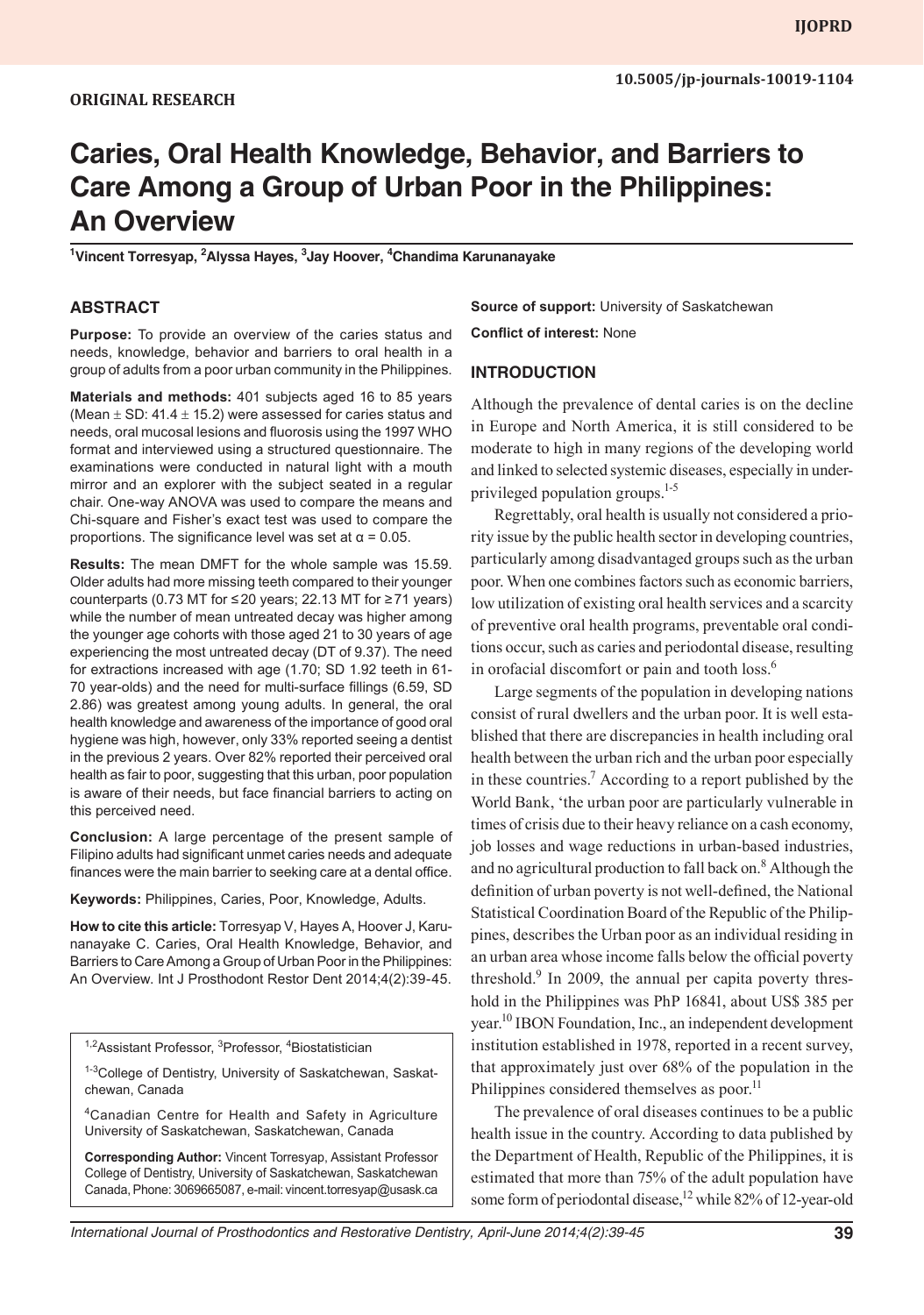had caries (mean DMFT 2.9).<sup>13</sup> Besides data fro m a few national surveys, there is a dearth of published information concerning the oral health status and needs, knowledge and attitudes of adult Filipinos especially in those considered the Urban poor or poor. Knowledge, attitudes and awareness are important prerequisites to effect a change in behavior, including behavior associated with health and disease prevention.<sup>14</sup> In addition, it has been established that a lack of awareness of the importance of deciduous teeth can adversely affect the oral health of children especially in their preschool years.<sup>15,16</sup>

The aim of the present study was to determine caries status and treatment needs, oral health knowledge, attitudes, and barriers to care in a group of adult Filipinos residing in a poor urban community in the City of San Jose, located in the province of Batangas, Philippines.

# **MATERIALS AND METHODS**

San Jose is situated in the province of Batangas, Philippines about 85 km from the capital city of Manila. According to the 2010 census, San Jose had a population of 68,517 people living in approximately  $10,000$  households.<sup>17</sup>

The subjects in the present study were selected using a convenience sample of adults recruited from Barangay Banay-Banay, a poor district in the city and one of thirty three urbanized Barangays comprising the City of San Jose. A Barangay refers to an administrative unit, district, village, ward, suburb or inner city neighborhood. Banay-Banay is approximately 4 km from the city proper of San Jose. The reasons for obtaining a convenience sample were mainly due to a combination of budgetary and time constraints as well as the need to establish some form of baseline data in this population group. Furthermore, it was not possible to obtain a recent census list or valid population registers. The study was conducted in full accordance with ethical principles and with the approval of the behavioral Research Ethics Board, University of Saskatchewan, Canada.

Sample size calculations indicated that a minimum of 288 participants were needed to be assessed in order to detect a 6 to 10% increase in the prevalence of dental caries and periodontal diseases compared to the general population at  $\alpha$  = 0.05 (Type I error) with power of 80%.<sup>18,19</sup> To reduce the margin of error further, it was decided to obtain a sample size of approximately 400 adults aged 16 years and older who were recruited by going door to door and requesting participation till the target size was reached.

Oral examinations were conducted by a calibrated dentist, aided by a recording assistant in a rented facility, in natural light and using a dental mirror and an explorer with the subjects seated in a regular chair. A battery operated head lamp was used as an added source of illumination. Intra-rater reliability was assessed with the Intra-Class Correlation Coefficient (ICC) prior to the survey. Using the sample size determination approach described by Shrout and Fleiss,<sup>20</sup> eight adult subjects were selected at random to achieve an 80% power with agreement of 0.8 intraexaminer variability and two repeated measures. The result of the intraclass cor-relation was 0.925 for the examiner. Decayed, missing, and filled components were recorded in all dentate individuals along with dentition status and treatment needs, fluorosis and oral mucosal lesions using the WHO oral health assessment form.<sup>21</sup>

Additionally, prosthodontic occlusal relationships, periodontal status and treatment needs were assessed. The results of the analyses of this data have been reported recently.<sup>22</sup> All subjects were also requested to complete a questionnaire covering the following areas: oral health knowledge and practices, perceived oral health status, smoking habits and concerns regarding barriers to oral care. It was assumed that a majority of the sample population would most likely have a limited knowledge of spoken and written English posing a problem responding to a standard English language questionnaire format. Therefore the questionnaires and the consent forms were translated from English to Tagalog, the indigenous language of the Philippines. Further, the interview instrument was designed to facilitate a face to face approach and a member of the study team fluent in English and Tagalog was available at all times to assist with any questions the participants may have had. A signed consent was obtained prior to the examination and a copy provided to each subject.

The statistical analysis was carried out using SPSS software (version 21.0). Data was presented using frequencies, percentages, means, standard deviations (SD) and 95% confidence intervals (CI), where applicable. Dental caries prevalence and DMFT were presented stratifying by demographics age, gender and education level.

# **RESULTS**

A total of 401 subjects aged 16 to 85 years (Mean  $\pm$  SD:  $41.4 \pm 15.2$ ) were included in the study. There were no significant findings in terms of oral mucosal lesions and dental fluorosis and hence the data was not tabulaed. Thirty one subjects (7.7%) were totally edentulous while 57 (14.2%) had all their natural teeth (third molars were excluded). A total of 7998 teeth was examined.

Table 1 shows that of those surveyed, over 66% were between the ages of 21 and 50 years, with the majority being female (females 84%; males 16%). In terms of education, over 90% of participants reported their highest level of

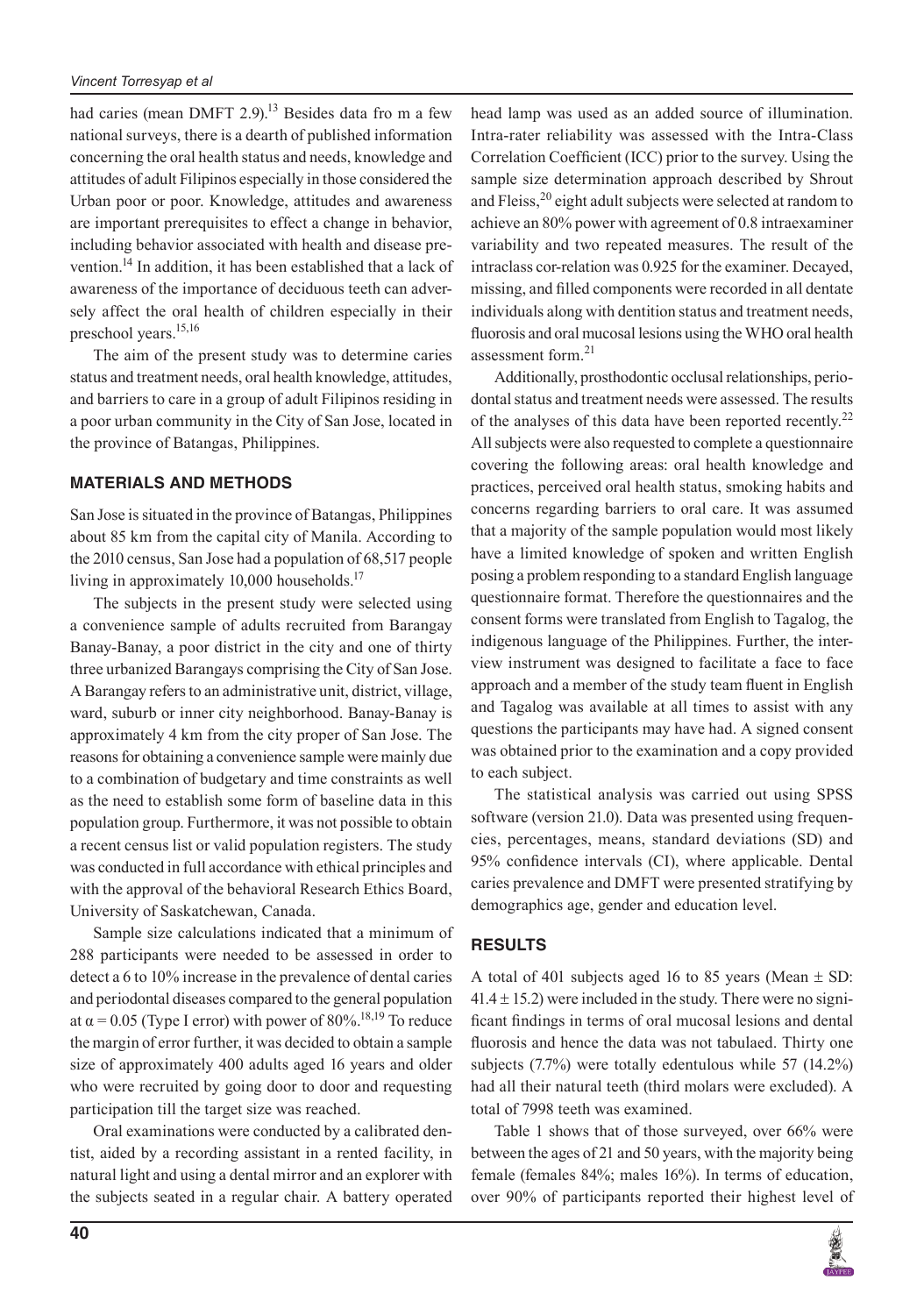educational attainment as less than or equal to 4th year high school. (In the Philippines, the highest achievement below college is 4th year high school or grade 10 equivalent).

Table 2 illustrates the role of age in caries experience. The mean DMFT for the whole sample was 15.59 and the mean DT was 7.54. As age increases, so does the mean DMFT score, with those over 71 years of age, having a mean DMFT of over 25 teeth affected by caries compared to almost 10 teeth being affected in those under 20 years of age. Expectedly older subjects had more missing teeth compared to their younger counterparts (0.73 MT for  $\leq$ 20 years; 22.13 MT for  $\geq$  71 years). While the number of mean untreated decay was higher among the younger age cohorts with those aged 21 to 30 years of age experiencing the most untreated decay (DT of 9.37). Differences are also seen between males and females, with males having a higher mean DMFT (15.81) and having more missing teeth (8.86), while females experience more decayed teeth (7.65). Those with less than high school education have over 3 more teeth affected by decay compared to those with greater than high school (≤HS 15.89 *vs* >HS 12.61).

| Table 1: Demographics among study population ( $n = 401$ ) |  |  |  |
|------------------------------------------------------------|--|--|--|
|------------------------------------------------------------|--|--|--|

|                                  | Frequency | Percentage (%) |
|----------------------------------|-----------|----------------|
| Age groups, in years             |           |                |
| (Mean $\pm$ SD: 41.4 $\pm$ 15.2) |           |                |
| $\leq 20$                        | 22        | 5.5            |
| 21-30                            | 89        | 22.2           |
| $31 - 40$                        | 105       | 26.2           |
| 41-50                            | 73        | 18.2           |
| 51-60                            | 57        | 14.2           |
| 61-70                            | 43        | 10.7           |
| $\geq 71$                        | 12        | 3.0            |
| Sex                              |           |                |
| Male                             | 64        | 16.0           |
| Female                           | 337       | 84.0           |
| Educational background           |           |                |
| >High school (HS)                | 36        | 9.0            |
| $\leq$ High school (HS)          | 365       | 91.0           |

Table 3 highlights the treatment needs attributed to the level of decay in Table 2. The need for extractions increased with age (mean  $= 1.70$ ; SD  $= 1.92$  teeth in 61-70 year-olds) while the need for multi-surface fillings (mean  $= 6.59$ ; SD = 2.86) was greatest among young adults.

Tables 4 and 5 show that almost all participants recognized the importance of teeth for daily living (97%). In general oral health awareness was high with 94% reporting to know the importance of brushing at night; 67% understanding the importance of baby teeth and 84% knowing that fluoride was beneficial to their oral health. Conversely, only 33% indicated seeing a dentist in the previous 2 years, yet almost 88% reported the likelihood of seeing a dentist for a check-up in the future.

Table 6 highlights the use of removable dental prostheses. The majority of those surveyed indicated not wearing either full or partial removable dentures (91% and 81%, respectively). Table 7 deals specifically with tobacco use, showing that over 65% of those surveyed reported never smoking and that of those who do smoke, almost 65% have considered quitting. Interestingly, almost all (99.5%) participants who were surveyed mentioned that they did not chew betel leaf or quid. Table 8 shows that of those surveyed, over 90% reported a lack of money as a barrier to oral care while only 2.5% reported fear of pain as a deterrent. Over 82% stated their perceived oral health as fair to poor, suggesting that this Urban poor population was aware of their needs but face financial barriers to acting on this perceived need.

#### **DISCUSSION**

To the best of our knowledge, this is the first time that the prevalence of dental caries and treatment needs, oral health knowledge, attitudes and barriers to oral care have been documented in a group of adults living in a relatively poor district in the Philippines.

| <b>Table 2:</b> Dental caries prevalence and DMFT (Decayed, Missing and Filled)* according to demographics |
|------------------------------------------------------------------------------------------------------------|
|------------------------------------------------------------------------------------------------------------|

| Characteristics         | N   |      | Decayed       |       | Missing       |       | <b>DMFT</b> |  |
|-------------------------|-----|------|---------------|-------|---------------|-------|-------------|--|
|                         |     | Mean | 95%CI         | Mean  | 95%CI         | Mean  | 95%CI       |  |
| All                     | 401 | 7.54 | 7.08-8.00     | 8.05  | 7.19-8.91     | 15.59 | 14.86-16.32 |  |
| Age $\leq$ 20           | 22  | 8.91 | 7.25-10.56    | 0.73  | $0.30 - 1.16$ | 9.64  | 8.04-11.23  |  |
| Age 21-30               | 89  | 9.37 | 8.47-10.26    | 2.17  | 1.60-2.73     | 11.54 | 10.50-12.58 |  |
| Age 31-40               | 105 | 8.85 | 7.99-9.70     | 4.10  | 3.32-4.89     | 12.95 | 11.77-14.13 |  |
| Age 41-50               | 73  | 7.11 | $6.11 - 8.11$ | 9.61  | 7.84-11.39    | 16.73 | 15.11-18.33 |  |
| Age 51-60               | 57  | 5.07 | 4.01-6.13     | 14.56 | 12.23-16.89   | 19.63 | 17.81-21.45 |  |
| Age 61-70               | 43  | 4.93 | $3.51 - 6.35$ | 18.42 | 15.59-21.24   | 23.35 | 21.49-25.21 |  |
| Age $\geq 71$           | 12  | 3.67 | 1.13-6.20     | 22.17 | 17.88-26.45   | 25.83 | 23.01-28.66 |  |
| Male                    | 64  | 6.95 | 5.83-8.08     | 8.86  | 6.60-11.12    | 15.81 | 13.83-17.80 |  |
| Female                  | 337 | 7.65 | $7.14 - 8.15$ | 7.90  | 6.97-8.84     | 15.55 | 14.76-16.34 |  |
| >High school (HS)       | 36  | 7.39 | 6.24-8.54     | 5.22  | $3.22 - 7.22$ | 12.61 | 10.82-14.40 |  |
| $\leq$ High school (HS) | 365 | 7.55 | 7.06-8.05     | 8.33  | 7.41-9.26     | 15.89 | 15.11-16.67 |  |

There were no filled teeth without decay. Therefore, DMFT was based on summation of decayed and missing teeth

*International Journal of Prosthodontics and Restorative Dentistry, April-June 2014;4(2):39-45* **41**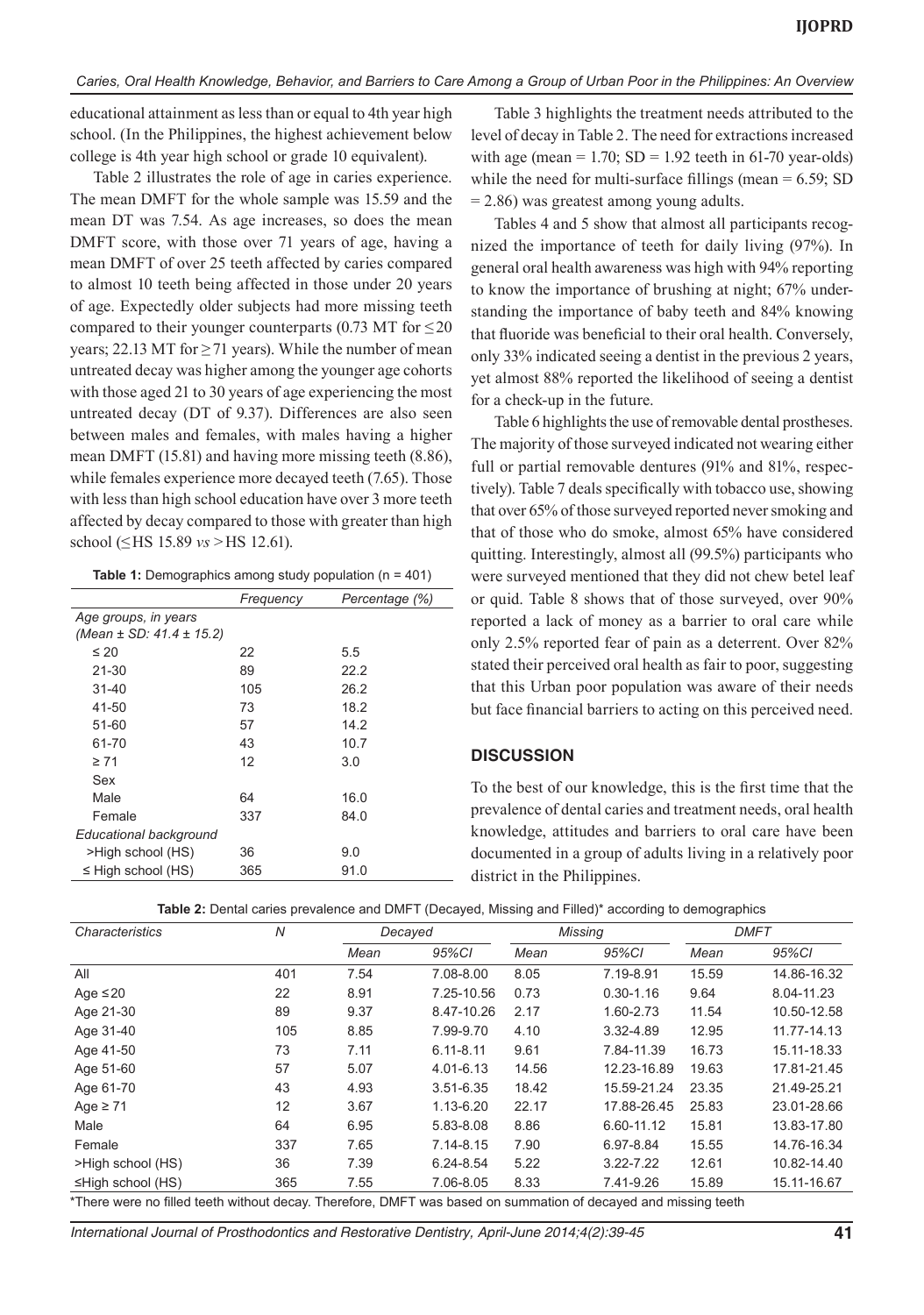|                |     | ucaulchi liccus                             |                         |
|----------------|-----|---------------------------------------------|-------------------------|
| Age (in years) | - N | Two or more<br>surface filling<br>Mean (SD) | Extraction<br>Mean (SD) |
| $\leq 20$      | 22  | 6.59(2.86)                                  | 0.91(0.97)              |
| $21 - 30$      | 89  | 5.81 (3.20)                                 | 1.38(1.69)              |
| $31 - 40$      | 105 | 4.66(3.02)                                  | 1.26(1.65)              |
| 41-50          | 73  | 3.57(2.90)                                  | 1.45(1.86)              |
| 51-60          | 57  | 2.28(2.18)                                  | 1.05(1.47)              |
| 61-70          | 43  | 1.14(1.85)                                  | 1.70(1.92)              |
| $\geq 71$      | 12  | 1.50(3.0)                                   | 1.00(1.28)              |
| Total          | 401 | 4.01(3.25)                                  | 1.31(1.67)              |

**Table 3:** Comparison of age of study population with treatment needs

The present sample comprised of predominantly females, which was expected considering the fact that the study was conducted during the week days when mostly men would be working outside of the home. Likewise, a relatively higher number of female respondents have been reported in other descriptive studies of a similar nature.<sup>23-25</sup> Not surprisingly, considering the sample was obtained from a relatively poor district, the majority of those surveyed reported having less than a high school education (91%). In terms of decay experience, this study found that all participants experienced decay (100%) with an average of over 15 teeth being affected (mean DMFT = 15.59), levels which have not changed substantially over several decades in the Philippines.<sup>26</sup> Further to this were the findings that both, males and those with lower educations had higher mean DMFT scores (males, mean DMFT =  $15.81$ ;  $\leq$  HS mean DMFT = 15.89 compared to their female and probably better educated counterparts. Conversely the majority of participants (78%) reported to have never smoked or had quit smoking. Among current smokers almost 65% stated to have considered quitting. These findings are consistent with the 2009 Global Adult Tobacco Survey (GATS) for the country which found that approximately 24% of the Filipino population smoked with 5 times more males reporting being smokers compared to females (47.7% males *vs* 9% females). Furthermore, the GATS (2009) indicated that over 60% of current smokers were interested in quitting.<sup>27</sup>

Almost all participants (99%) reported not chewing betel leaf (Piper betle) or quid (a mix of the leaf and areca nut), a practice associated with oral submucous fibrosis and oral carcinoma, and still endemic in many parts of South and South East Asia and Melanesia.<sup>28</sup>

Concerning reported barriers to oral healthcare, lack of money was the most common response (91.8%), followed by fear of pain (2.5%) both of which are consistent with the literature.<sup>25,29</sup> Interestingly, though when participants were questioned about their oral health knowledge the majority declared that they understood the importance of teeth for activities required for daily living (i.e. eating, speaking

and esthetics). Further to this, respondents demonstrated a basic understanding of oral health practices; 93% reported brushing after meals, 77% recognized that bleeding gums were not healthy; 82% said tooth brushing was to remove bacteria, and almost all mentioned brushing at least once per day (99%). While it is encouraging that in the select sample of Urban poor, oral health knowledge is present, this knowledge may not translate to utilization of dental services with only 33% indicating seeing a dentist in the previous 2 years. However, the understanding that dental care is accessed largely via out of pocket payments in the Philippines demonstrates a need for affordable, accessible dental programs for this population (i.e. Urban poor).

Despite providing some insight into the caries experience of a selected group of the Urban poor in the Philippines, this study has some limitations. The use of a convenience sample limits the generalizability of the data. Also, as with all self-reported data (oral health knowledge) bias is possible. Studies using randomized sampling in other locales should be undertaken to determine if similar needs exist in adults in the Philippines with regards to dental caries.

Nevertheless, the data presented here do begin to fill a key knowledge gap concerning the oral health of poor, Urban Filipino adults. Based on the findings of the present study and considering the economic and political stability of the country, it is unlikely that traditional approaches to prevent and treat common oral diseases such as caries in the context of limited resources will succeed in addressing the unmet dental needs of the population. Instead, it may be prudent for local government and dental nongovernmental organizations to find means of integrating oral disease preventive programs into the broader national health plans. Further, to consider applying and integrating innovative and inexpensive, feasible and sustainable treatment modalities, such as the WHO's basic package of oral care which includes oral urgent treatment (OUT), affordable fluoride toothpastes (AFT) and atraumatic restorative treatment  $(ART)$ .<sup>30,31</sup> Oral health initiatives in the Philippines should also include a systematic risk factor review similar to those being conducted by WHO Global Oral Health Program as part of the planning process.<sup>32</sup>

# **CONCLUSION**

The results of this pilot study indicate that the majority of Filipino adults living in a poorer section of the city of San Jose, Batangas has unmet caries needs that require prompt attention. Although oral health knowledge and awareness of the importance of good oral hygiene was high, financial reasons were the main barrier to oral care. Cost effective and innovative means of managing the high prevalence of unmet dental needs in this often marginalized segment of

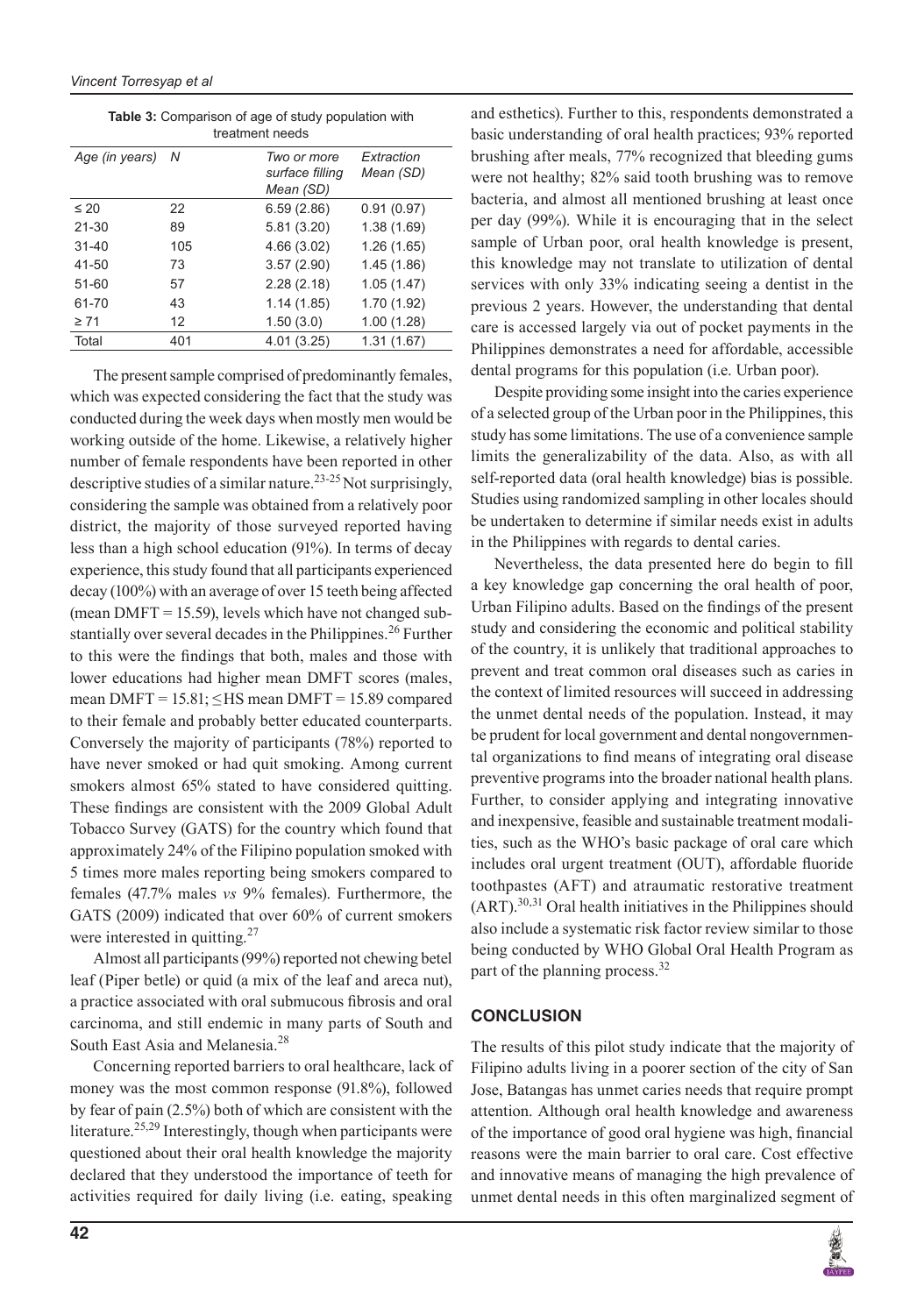|                                                               | Frequency      | Percentage (%) |
|---------------------------------------------------------------|----------------|----------------|
| Why are teeth important to you?                               |                |                |
| To eat properly                                               | 84             | 20.9           |
| To speak properly                                             | $\overline{2}$ | 0.5            |
| To have a pleasant smile                                      | $\overline{c}$ | 0.5            |
| All of the above                                              | 305            | 76.1           |
| Do not know                                                   | 8              | 2.0            |
| Should you clean your teeth before or after meals?            |                |                |
| <b>Before</b>                                                 | 17             | 4.2            |
| After                                                         | 372            | 92.8           |
| Do not know                                                   | 12             | 3.0            |
| Should you brush your teeth before going to bed at night?     |                |                |
| Yes                                                           | 377            | 94.0           |
| No                                                            | 17             | 4.2            |
| Do not know                                                   | 7              | 1.8            |
| How many baby teeth does a 3-year old have?                   |                |                |
| 10                                                            | 364            | 90.8           |
| 20                                                            | 4              | $1.0$          |
| 25                                                            | 1              | 0.2            |
| 32                                                            | 32             | 8.0            |
| Do not know                                                   |                |                |
| Are baby teeth as important as adult teeth?                   |                |                |
| Yes                                                           | 269            | 67.1           |
| No                                                            | 115            | 28.7           |
| Do not know                                                   | 17             | 4.2            |
| Which of the following most harmful to your teeth?            |                |                |
|                                                               |                |                |
| Potato                                                        | 1              | 0.2            |
| <b>Sweets</b>                                                 | 385            | 96.0           |
| Rice                                                          | 4              | 1.0            |
| <b>Bread</b>                                                  | 0              | 0.0            |
| Do not know                                                   | 11             | 2.7            |
| Is it 'OK' if your gums bleed when you clean your teeth?      |                |                |
| Yes                                                           | 79             | 19.7           |
| No                                                            | 308            | 76.8           |
| Do not know                                                   | 14             | 3.5            |
| Have you heard of dental plaque?                              |                |                |
| Yes                                                           | 48             | 12.0           |
| No                                                            | 160            | 39.9           |
| Do not know                                                   | 193            | 47.1           |
| Have you ever heard of fluoride?                              |                |                |
| Yes                                                           | 325            | 81.0           |
| No                                                            | 48             | 12.0           |
| Do not know                                                   | 28             | 7.0            |
| What does fluoride do for your teeth?                         |                |                |
| Makes them strong                                             | 333            | 83.0           |
| Makes them loose                                              | 3              | 0.7            |
| Makes the gums bleed                                          | 3              | 0.7            |
| Do not know                                                   | 62             | 15.5           |
| What do you think is the main reason for brushing your teeth? |                |                |
| To make them whiter                                           | 45             | 11.2           |
| To freshen breath                                             | 18             | 4.5            |
| To remove bacteria                                            | 329            | 82.1           |
| Do not know                                                   | 9              | 2.2            |
|                                                               |                |                |

**Table 4:** Knowledge and awareness of dental and general health among the study population (n = 401)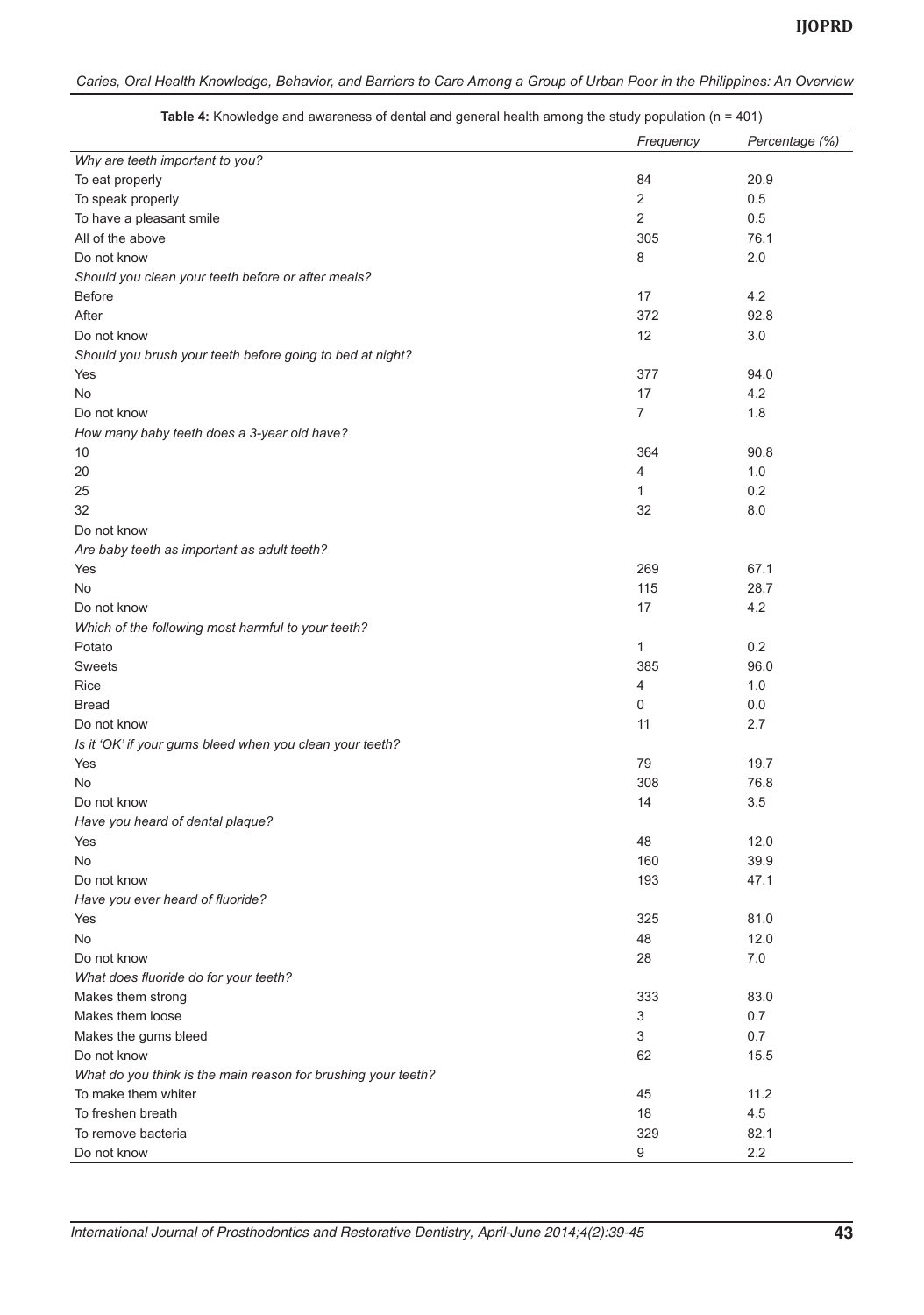# *Vincent Torresyap et al*

| Table 5: Behavior of dental and general health among the study population             |                |                |
|---------------------------------------------------------------------------------------|----------------|----------------|
|                                                                                       | Frequency      | Percentage (%) |
| Do you have a toothbrush of your own $(n = 401)$ ?                                    |                |                |
| Yes                                                                                   | 391            | 97.5           |
| <b>No</b>                                                                             | 10             | 2.5            |
| How often do you brush your teeth ( $n = 391$ )?                                      |                |                |
| One or more times per day                                                             | 389            | 99.5           |
| Less than once a day                                                                  | $\overline{2}$ | 0.5            |
| Has a dentist ever shown you how to brush ( $n = 401$ )?                              |                |                |
| Yes                                                                                   | 230            | 57.4           |
| <b>No</b>                                                                             | 171            | 42.6           |
| Do you think you will need false teeth when you grow older ( $n = 401$ )?             |                |                |
| Yes                                                                                   | 234            | 58.4           |
| <b>No</b>                                                                             | 127            | 31.7           |
| Do not know                                                                           | 40             | 9.9            |
| Have you been to a dentist in the last 2 years ( $n = 401$ )?                         |                |                |
| Yes                                                                                   | 132            | 32.9           |
| <b>No</b>                                                                             | 246            | 61.3           |
| Do not know                                                                           | 23             | 5.7            |
| Will you likely see to a dentist regularly for a checkup in the future ( $n = 401$ )? |                |                |
| Yes                                                                                   | 352            | 87.8           |
| <b>No</b>                                                                             | 34             | 8.5            |
| Do not know                                                                           | 15             | 3.7            |
| Are you afraid of seeing a dentist ( $n = 401$ )?                                     |                |                |
| Yes                                                                                   | 13             | 3.3            |
| <b>No</b>                                                                             | 385            | 96.0           |
| Do not know                                                                           | 3              | 0.7            |

Table 6: Removable prostheses among the study population

|                                                                        | Frequency | Percentage (%) |
|------------------------------------------------------------------------|-----------|----------------|
| Do you currently wear a full denture plate ( $n = 383$ )?              |           |                |
| Yes                                                                    | 36        | 9.4            |
| No                                                                     | 347       | 90.6           |
| Do you currently wear a removable partial denture plate ( $n = 365$ )? |           |                |
| Yes                                                                    | 70        | 19.2           |
| No                                                                     | 295       | 80.8           |

| <b>Table 7:</b> Tobacco habits among the study population                             |           |                |
|---------------------------------------------------------------------------------------|-----------|----------------|
|                                                                                       | Frequency | Percentage (%) |
| Smoking status ( $n = 353$ )                                                          |           |                |
| Current smoker                                                                        | 79        | 22.4           |
| Ex-smoker                                                                             | 37        | 10.5           |
| Never smoked                                                                          | 237       | 67.1           |
| Do you believe smoking is harmful to your health ( $n = 141$ )?                       |           |                |
| Yes                                                                                   | 131       | 92.9           |
| No                                                                                    | 8         | 5.7            |
| Do not know                                                                           | 2         | 1.4            |
| Do you believe inhaling other people's smoke is harmful to your health ( $n = 140$ )? |           |                |
| Yes                                                                                   | 133       | 95.0           |
| No                                                                                    | 4         | 2.9            |
| Do not know                                                                           | 3         | 2.1            |
| If you do smoke, have you ever thought of quitting $(n = 79)$ ?                       |           |                |
| Yes                                                                                   | 51        | 64.6           |
| No.                                                                                   | 28        | 35.4           |
| Do you chew betel leaf/quid $(n = 401)$ ?                                             |           |                |
| Yes                                                                                   | 2         | 0.5            |
| No                                                                                    | 399       | 99.5           |